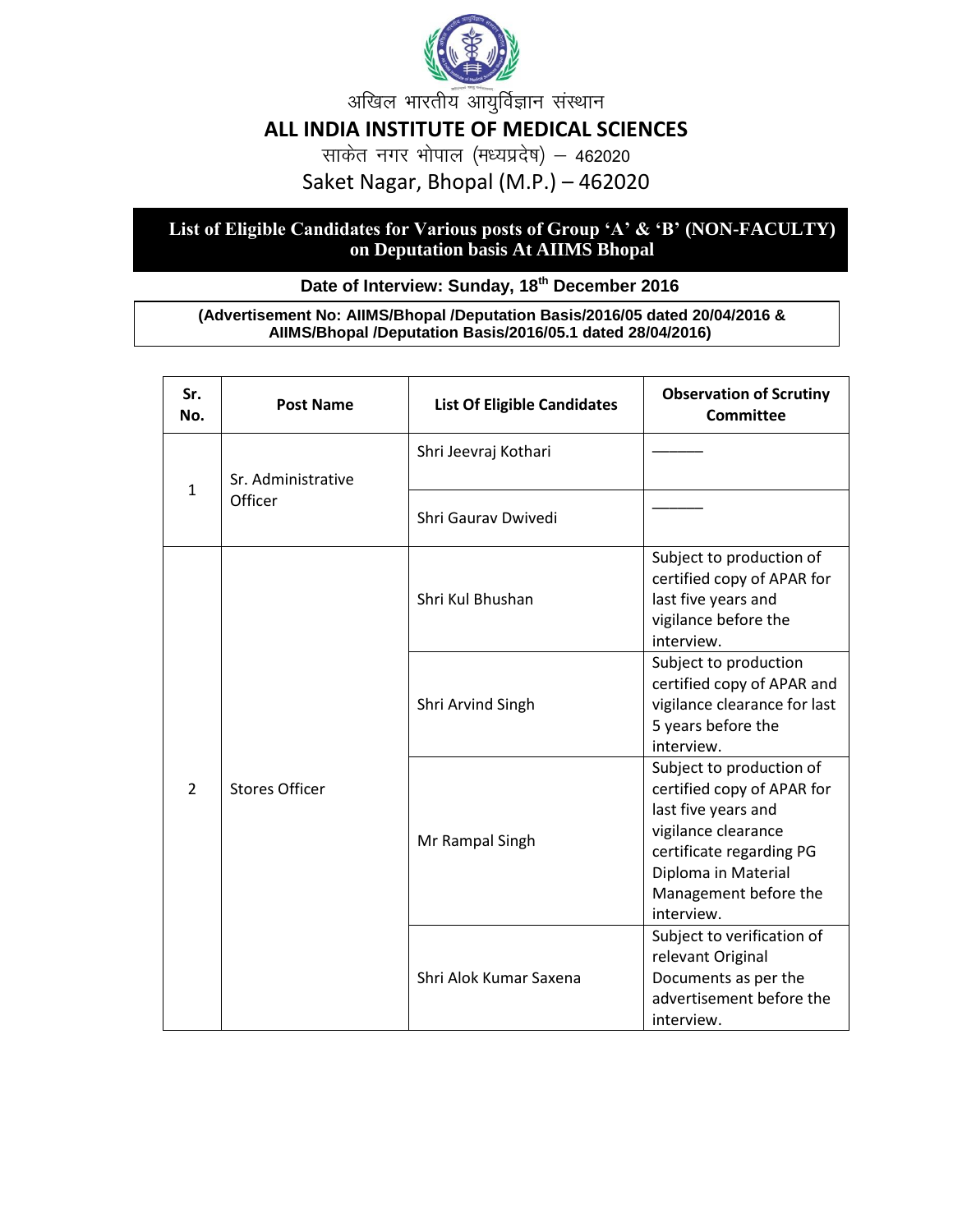| 3 | <b>Security Officer</b>                                   | Shri Sorabh Pandey       | Subject to providing the<br>certified copy of APAR<br>before the interview.                                                                                                                     |
|---|-----------------------------------------------------------|--------------------------|-------------------------------------------------------------------------------------------------------------------------------------------------------------------------------------------------|
| 4 | Assistant Controller of<br>Examination                    | Ms. Vineeta Singh        | Subject to production the<br>certificate regarding status<br>of institute as autonomous<br>body and approved scale<br>of Rs. 15600 - 39100 +<br>Grade Pay 5400 or above<br>before the interview |
|   |                                                           | Shri Amit Dutta          | Subject to production<br>certified copy of APAR for<br>last 5 years and vigilance<br>clearance from present<br>employer before the<br>interview                                                 |
|   |                                                           | Mrs. Shyamala Soman      | Subject to production NOC<br>from present employer.<br>Certified copy of APAR for<br>last 5 years and vigilance<br>clearance from present<br>employer before the<br>interview                   |
| 5 | <b>Account Officer</b>                                    | Shri Salman Akhtar       |                                                                                                                                                                                                 |
|   |                                                           | Shri V. Krishna Mohan    | (Advance Copy)<br>Subject to production of<br>NOC, Certifies copy of<br>APARS and vigilance<br>Clarence from the present<br>employer before the<br>interview                                    |
|   |                                                           | Shri Brij Bhushan        |                                                                                                                                                                                                 |
| 6 | <b>Librarian Selection</b><br>Grade<br>(Senior Librarian) | Sri Shaji John           | Subject to production<br>certified copy of APAR for<br>last 5 years and NOC from<br>present employer before<br>the interview                                                                    |
|   |                                                           | Shri Kapil Shikhare      |                                                                                                                                                                                                 |
|   |                                                           | Shri Challa Vikram Reddy | Subject to production<br>certified copy of APAR for<br>last 5 years.                                                                                                                            |